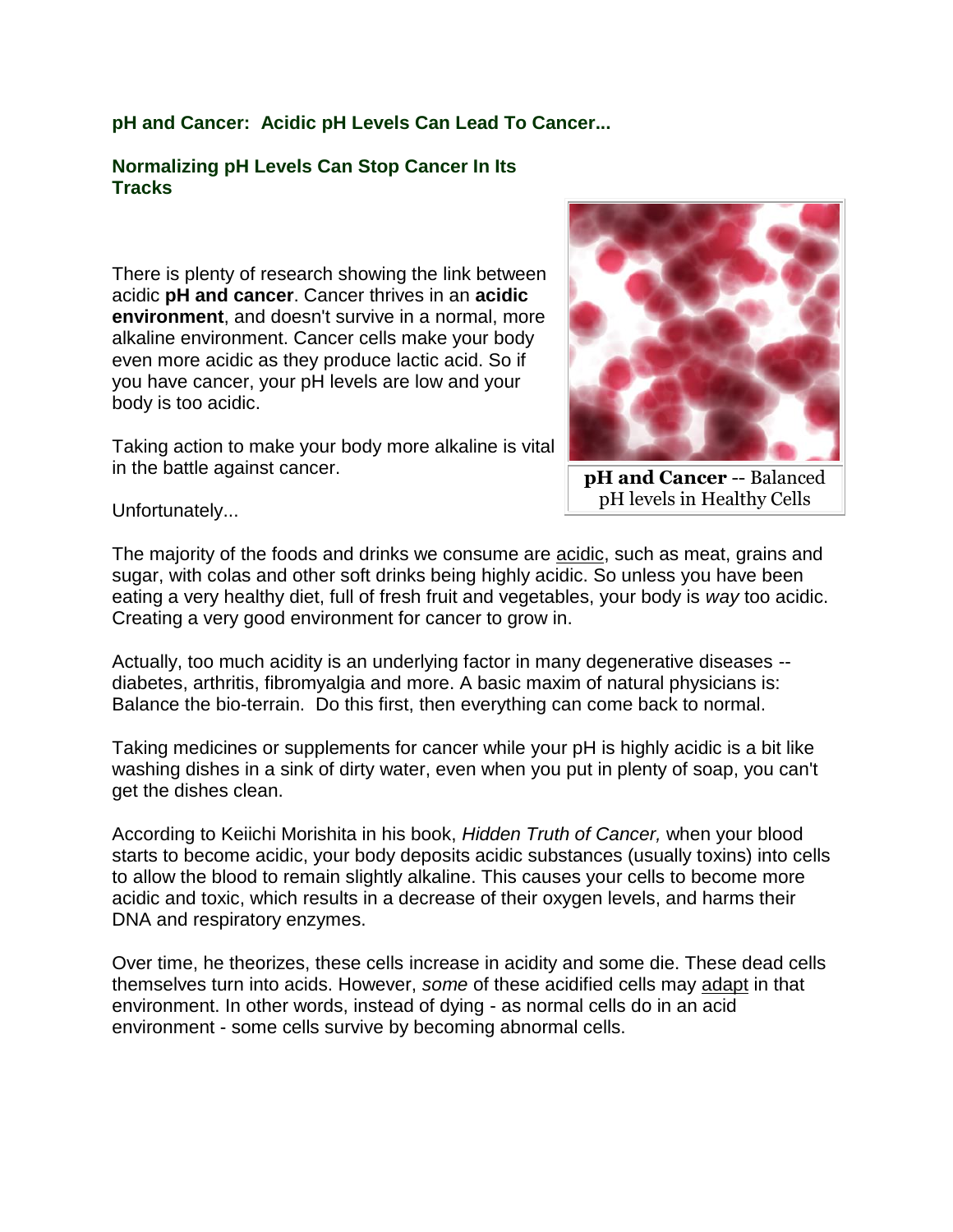These abnormal cells are called malignant cells. Malignant cells do not correspond with brain function nor with our own DNA memory code. Therefore, malignant cells grow indefinitely and without order. **This is cancer.**

As you can see, he is describing, from a different point of view, the link between pH and cancer, a process by which low oxygen levels turn some cells cancerous. Alkaline water (including the water in cells) holds a lot of oxygen. Acidic water holds very little oxygen. So the **more acidic** your cells are, the less oxygenated they will be. To make matters worse, the fermentation process cancer cells use to produce energy creates lactic acid, further increasing acidity and reducing oxygen levels.

Sang Whang, in his book *Reverse Aging*, points out that toxins are **acidic**. If your blood is too acidic, toxins will not be released from your cells into the blood. So your cells can't be detoxified. This buildup of toxins in your cells results in acidic, poorly oxygenated cells, which can turn cancerous. He explains,

"In general, degenerative diseases are the result of acid waste buildups within us. When we are born, we have the highest alkaline mineral concentration and also the highest body pH. From that point on, the normal process of life is to gradually acidify. That is why these degenerative diseases do not occur when you are young. **Reverse aging requires two separate steps: chemical and physical.** The first step is to lower the acidity of the body so that it can dispose of acidic wastes in the blood and cellular fluids safely and easily. The second step is to physically pull out old stored wastes into the blood stream so that they can be discharged from the body."

As you learn about pH and cancer, you find there is a long history of reversing cancer simply by alkalinizing the body. It is one of the basic strategies in the battle against cancer and for improving your health in general.

Virtually *everyone* with cancer has low pH levels. This is because cancer is created, and thrives, in a body that has low pH levels, a body that is acidic. Low pH causes your body to store more toxins in cells, and reduces oxygen levels, both of which are fundamental to the development of cancer. When cancer cells grow, they produce even more acid. Making it very difficult to raise pH levels, especially when cancer is present.

When you take something to increase pH levels, your cells notice the difference and start to dump some of the toxins they are holding back into the bloodstream now that they have a chance to get rid of them. (Toxins are acidic and the cells won't release them if the blood is too acidic. The blood must be kept in a narrow range around neutral pH.) Because the cells are releasing some of their stored toxins, your pH levels drop again. This detoxification process can take months to complete. In addition, because cancer cells pump out lactic acid as a byproduct of how they produce energy, they create even more acidity. You need to work a long time at normalizing pH because of these factors but as you do, you will make your body, in a sense, cancer proof.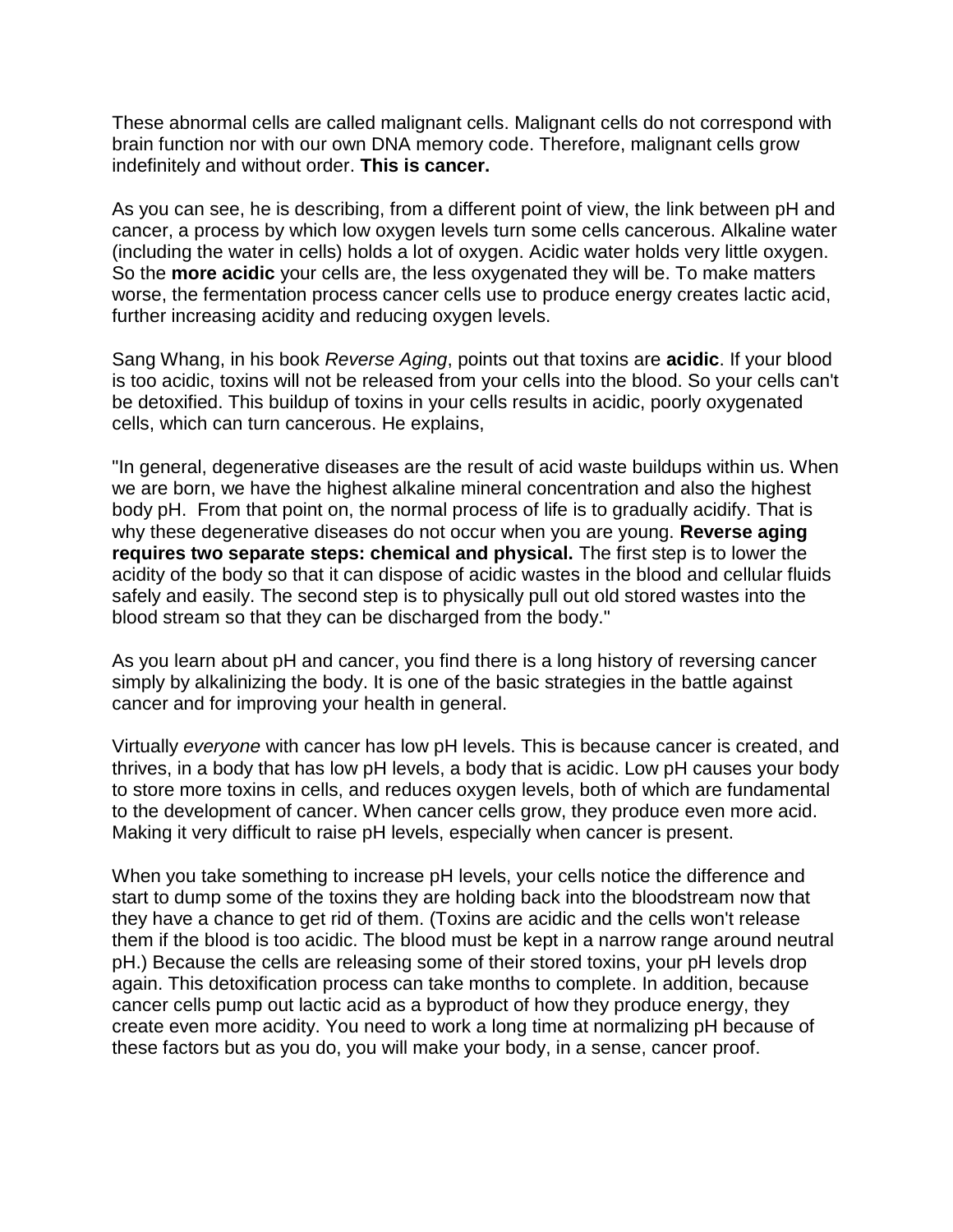Now that you know about the link between pH and cancer, you can do something about it. Because of the basic fact of cancer thriving in acidic conditions, there are many sites and books or ebooks promoting various ways to beat cancer by alkalizing the body with their particular product suggestions.

Coral calcium and alkaline water machines are a couple that have been popular. Combination of oxygen catalyst drops and a high quality green drink like "Go Green".

So it can get a bit confusing as to what the best thing to do would be.

For a while, as some of the more important cancer fighting suggestions like Zeolite Enhanced with DHQ did work to increase pH levels, our primary suggestion was to drink 3 teaspoons of baking soda in water every day. Its virtue being that it is inexpensive to do so why not do it. But as pH is so fundamental to fighting cancer, we did some energetic testing to get some idea as to which ways to increase pH levels in your body were best for fighting cancer. The results were pretty interesting.

**Alkaline drops**, where you put a couple in everything you drink, tested at a low **35**. Not very good, perhaps because they are not that healthy a thing to be doing. Getting a machine that makes alkaline water, and drinking the water tested at **135**. A machine that vortex's water, oxygenates it and adds minerals to increase pH is a bit better at **195**. They are certainly fine to do, but not what you'd call really good. The 3 teaspoons of **baking soda** in water every day was a **142**. Taking **Coral Calcium** was better, a **235**  for fighting cancer. A high quality **green drink** marketed for alkalizing the body came in at a **214**. For adjusting pH only, **Zeolite Enhanced with DHQ** is a **235** when used in the quantities suggested for cancer.

**OxyDHQ** tests energetically, for its pH adjusting ability, at **345**, virtually tied with the **Oxygen Catalyst** used for adjusting pH, which comes in at **346**. (OxyDHQ tests much higher for fighting cancer, **1350**, because the oxygen it creates also does an especially good job of killing cancer cells. Overall for fighting cancer, the Oxygen Catalyst comes in at **200**, it doesn't do as good a job at fighting cancer as it adjusting pH levels.)

**OCMP** is a proprietary formula of minerals with some other nutrients, that is so effective at alkalizing cells, it is a very strong cancer killer. Better still, it works to correct the main underlying cause of cancer, the buildup of toxins in cells which prevents nutrients like oxygen to enter cells. OCMP works by adjusting the ionic charge gradients inside and outside the cell wall, allowing toxins to be better eliminated, and for nutrients to be better absorbed. This makes it one of the best preventive/maintenance products to use. It's healing power for fighting cancer is **1280** when using 1 to 3 bottles a month.

A frequency enhanced elixir, **Custom Elixir pH,** is second most effective pH supplement we have tested. When using 2 or 3 bottles a month, Custom Elixir pH energetically tests at **820** for adjusting pH and fighting cancer. The strongest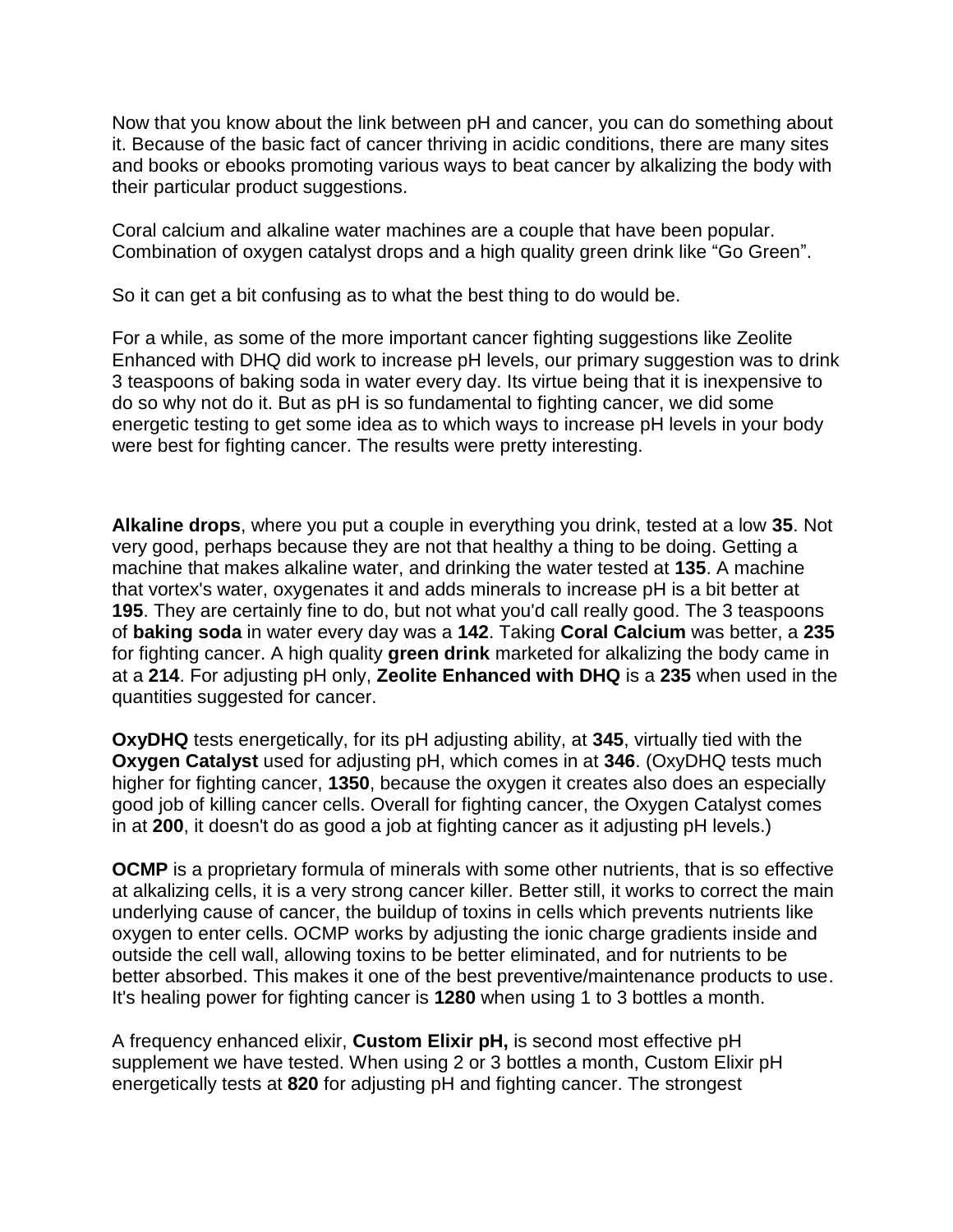combination is to use both **OCMP and Custom Elixir pH**. Together they have a synergistic effect and come in at **2920** for fighting cancer.

The next best pH adjuster we have found is an herbal formula originally designed to reduce inflammation and support the heart and lungs. But when the developer of this product checked to see how well it adjusted pH levels, he discovered it did a remarkably good job of increasing pH levels in the body. So good, in fact, he renamed the supplement **pH Balancer 8.0**.

Energetic testing validated his conclusions. pH Balancer 8.0 comes in at **499** when taken in the suggested quantities. It has the ability to potentize - making other products more effective. Most particularly, **OxyDHQ and Zeolite Enhanced with DHQ**. When using these three supplements in the appropriate quantities for the amount of cancer you have, energetic testing puts their healing power at **3340** for fighting cancer.

**BLA** is the best cancer fighter that adjusts pH. It works in a unique way that increases pH in your body if you have cancer.

BLA is an elixir supplying a set of instruction to the body in the form of vibrational frequencies your body can understand. It instructs your body to stop cancer cells from pumping the lactic acid they produce (as part of the fermentation process) into the body.

And cancer cells produce a lot of lactic acid as glucose fermentation is their primary source of energy.

This lactic acid, when it is pumped out, makes your body even more acidic than it already is. Using BLA will stop this lactic acid from being pumped out so it works to prevent this lactic acid from making you more acidic. Thus, BLA helps to alkalize your body by stopping the output of lactic acid from cancer cells.

Many times, if a significant amount of cancer is in the liver, lungs or stomach, the cancer may produce so much lactic acid in a relatively confined space that the body produces fluid to dilute the acidic buildup. Causing ascites, a build-up of fluid in these organs.

The liver also plays a role in the development of ascites in the abdominal area. When the liver is not doing its job of eliminating toxins, they build up. And can build up to such an extent that fluid is produced to dilute the toxic overload -- which is also acidic.

BLA is always fundamental to dealing with ascites, even when the liver is not involved. Use six bottles a month. Fulvitea and Immune Force are also important to use when the liver is involved in causing ascites.

### **BLA Blocks Lactic Acid Release From Cancer Cells And Raises pH Levels**

BLA is a frequency enhanced water elixir made with the unique technology used in PrugX and many other top cancer fighters. These energies deliver an information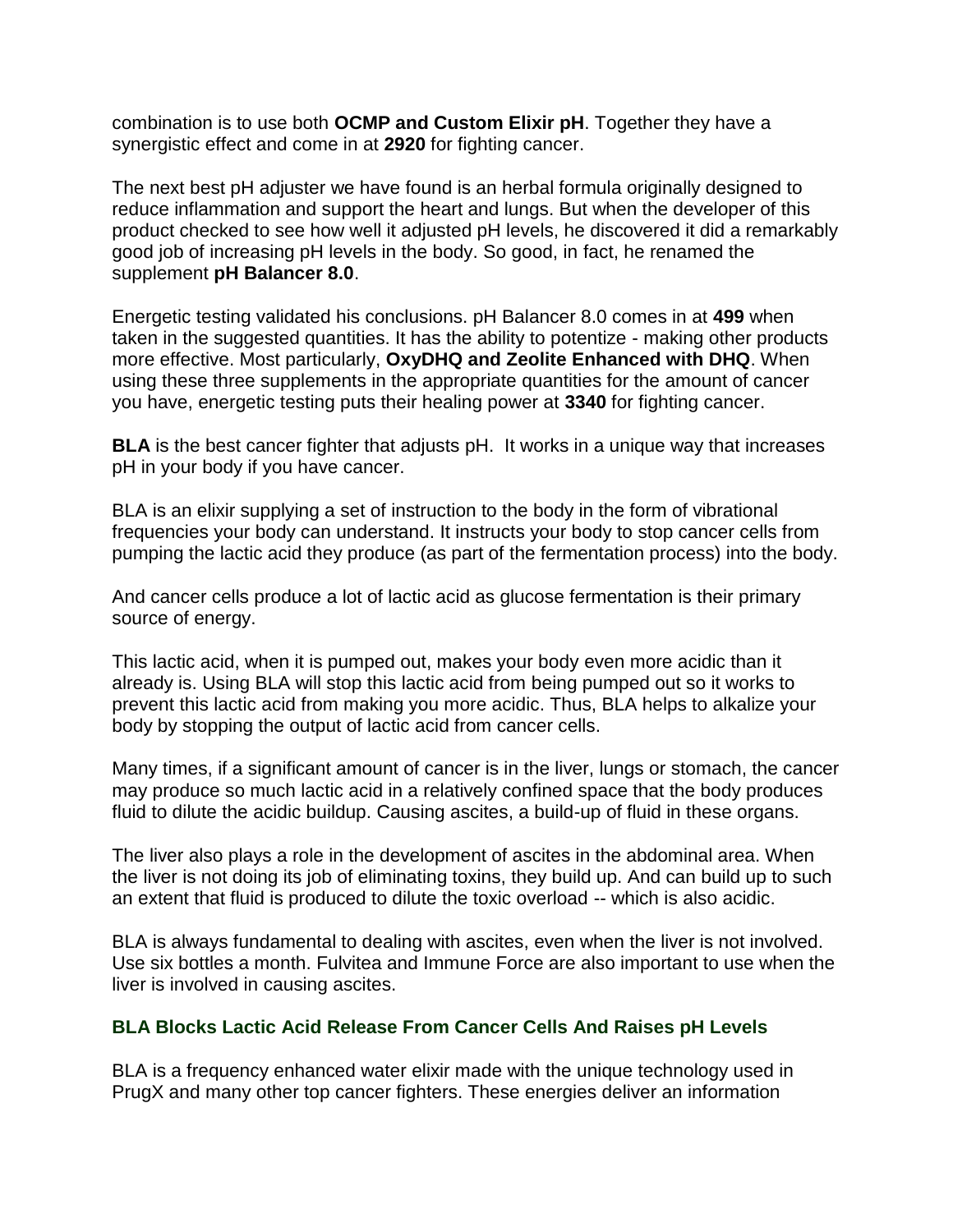message to your body. The instructions BLA carries to your body tell it to block the effluxion or elimination of lactic acid from all cancer cells.

What users are finding is that it takes four days for BLA to stop the lactic acid pumps in cancer cells. Lactic acid is constantly being produced by cancer cells as they primarily ferment sugars to make their energy.

Once BLA stops the lactic acid pumps, that lactic acid can no longer be moved out of the cancer cells. Once this happens, the lactic acid starts to build up in the cancer cell.

Cancer cells produce a lot of lactic acid as it is a byproduct of the sugar fermentation they primarily use to make energy. As this lactic acid produced by the cancer cell accumulates in the cancer cells, thanks to BLA, it makes the cancer cells too acidic. Over time, the lactic acid builds up to such a level that the cancer cells becomes too acidic and they die a natural death.

This process is the opposite of trying to kill cancer cells by increasing pH levels.

It is much more effective because it uses what the cancer cells produce, lactic acid, to kill the cells, as opposed to trying to make cancer cell pH more alkaline, with alkaline minerals, alkaline water and so on.

The process of alkalizing cancer cells is slower and less effective than making them too acidic, because cancer cells naturally neutralize pH buildup with their lactic acid production. All cells, including cancer cells, die if they either get too alkaline or too acidic.

So to explain again, cancer cells produce energy almost entirely by fermentation, breaking down sugars, as opposed to aerobically producing energy with oxygen. This fermentation process produces lactic acid as a byproduct. When you stop the elimination of lactic acid with BLA, lactic acid builds up in the cancer cell. At some point the lactic acid builds up to an amount that the cancer cells become so acidic they can no longer function, and die a natural death.

### **The buildup of lactic acid works amazingly well for causing cancer cells to die a natural death -- fast.**

One researcher, Dr. Rosenberg, MD, a leading cancer doctor, using a different process to block the lactic acid pumps in cancer cells, fed a patient a huge amount of sugar by giving him glucose IVs -- once the lactic acid pumps were blocked.

Feeding cancer cells sugar caused them to produce much more lactic acid then they normally would. In fact, the more sugar he gave his patient, the faster the cancer cells died because the lactic acid built up faster in the cells.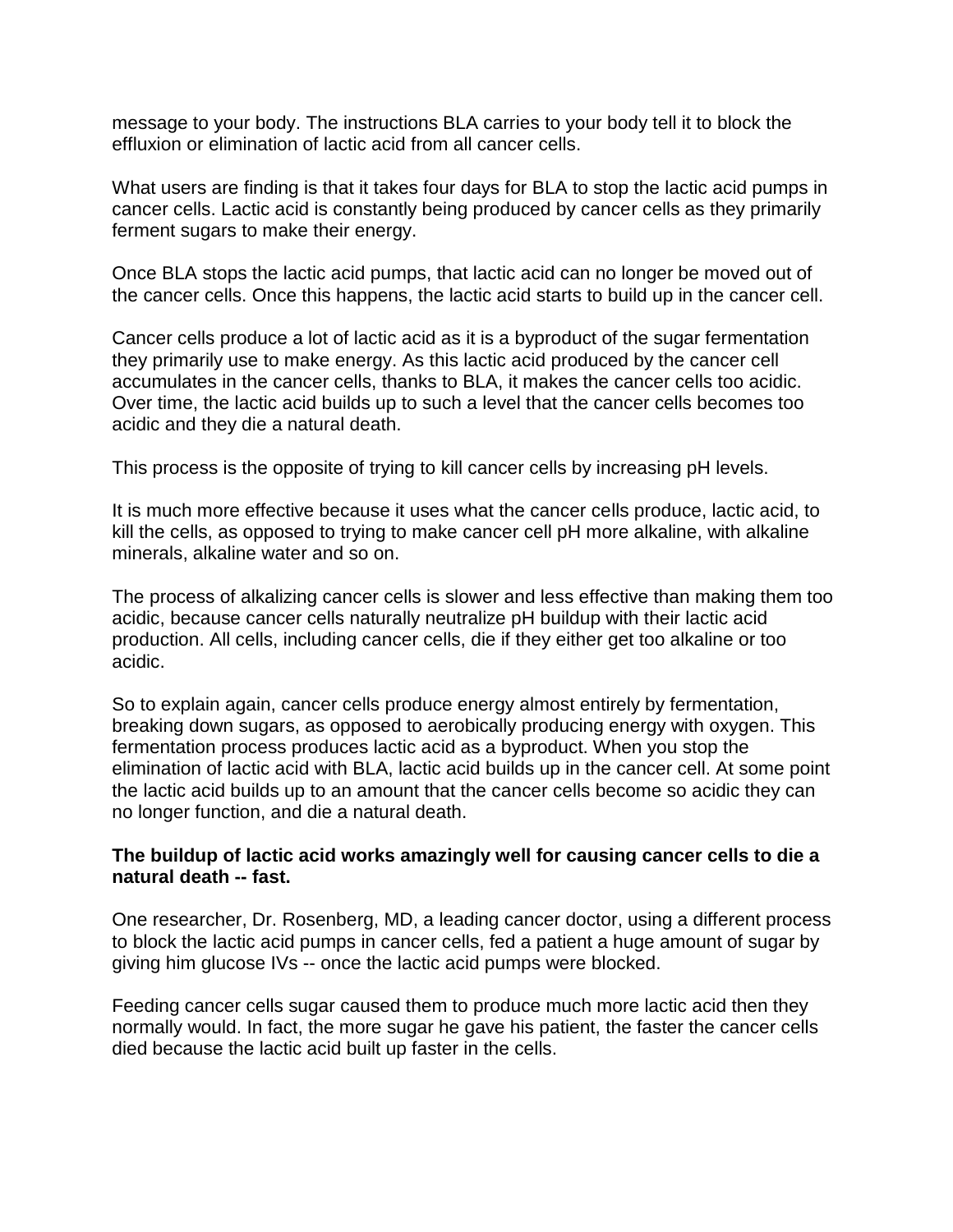He brought the tumor markers in one advanced cancer patient down to 0 in 30 days. A second patient's markers dropped 40% in 2 weeks. Truly amazing results.

In use since early 2011, BLA is proving to be one of the top cancer fighting supplements we have researched. Especially when used with PrugX, a sister elixir that causes a build up of hydrogen peroxide in cancer cells. They work synergistically together, creating a toxic soup of lactic acid and hydrogen peroxide in cancer cells.

You can read more about PrugX and the new PrugX Enhancer in the Antioxidants and Cancer section of this site.

The hydrogen peroxide buildup causes free radical damage to cancer cells. PrugX was developed to tell the body to stop the release of hydrogen peroxide by cancer cells after researchers discovered that cancer cells were continually producing hydrogen peroxide and releasing it to damage nearby healthy cells.

When using BLA you can more rapidly increase the build-up of lactic acid in the cancer cells by doing what Dr. Rosenberg did, increase consumption of sugars so that the cancer cells eat more and thus make more lactic acid. Any sugar will work, but as refined sugars tend to wipe out the immune system response, natural sugars are better. Early on the recommendation with BLA was to do just this.

However, with the addition of PrugX, PrugX Enhancer, BLA Enhancer and Glutam, additional sugar is not needed or even wanted.

The combination causes cancer cells to die quickly without consuming extra sugar. And feeding cancer cells sugar will increase their energy. This combination is now focused on shutting down the energy production of cancer cells so that they are starving for energy along with suffering an overload of lactic acid and hydrogen peroxide.

Even from the first, without PrugX, BLA was producing impressive results.

**Dean Edmonds reported that his PSA had been rising every month, from 940.6 in February of 2011 to 3778.7 on May 11, 2011. This was when he stated using BLA, a couple of other supplements, and honey. On June 7, 2011, less than a month later, his PSA test came in at 77.**

Another user writes:

"You will know that I started taking [BLA, Custom Elixir pH and Zeolite Enhanced with DHQ] some 7 weeks ago. My local doctor is fully aware of what I am doing and is being very supportive. I had my blood tested at that time ( 7 weeks ago). At that time all my liver functions were normal apart from the tumor marker which showed a level of over 11.000 (eleven thousand) My blood was re-checked last week and yesterday my doctor advised me of the results. The tumor marker had reduced dramatically to 1400 ( fourteen hundred ) back down to the level when the cancer was diagnosed some 12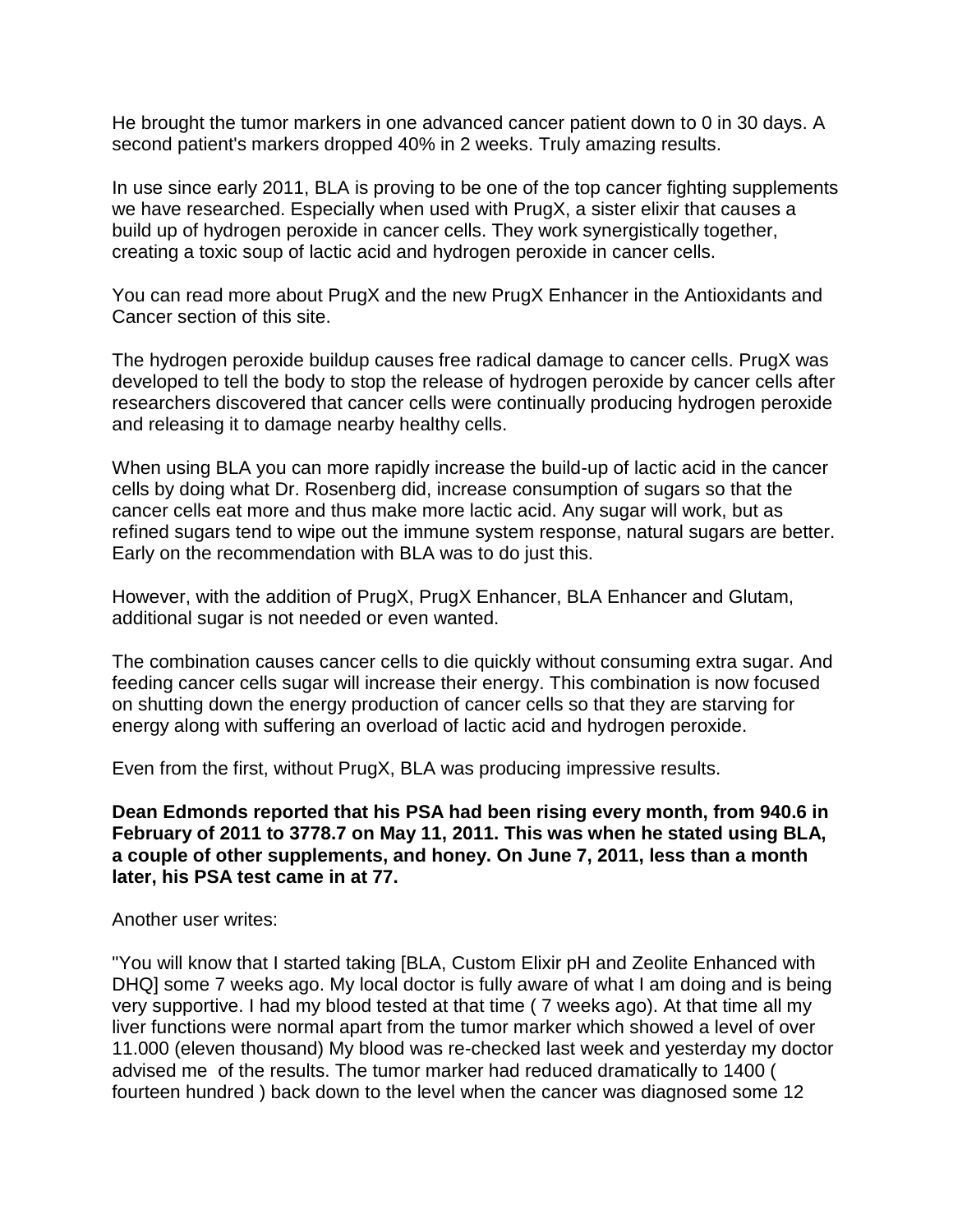months ago....

"You should be aware that I have undertaken three separate chemo treatments already none of which showed any improvement in the tumor marker, as I said above it actually increased!

"I should probably add that my doctor was totally astounded by the results!!" Len S.

If you are not using BLA, it is best to avoid consuming carbohydrates like sugar that feed the cancer. But when you are using BLA, once the lactic acid pumps have been shut down, the additional lactic acid that is produced by the cancer cells when you feed them sugar stays in the cancer cells. The faster you increase levels of lactic acid, by feeding them sugars, the faster the cancer cells die a natural death.

### **BLA raises overall body pH levels too.**

When the cancer cells have stopped pumping out the lactic acid they produce, your pH levels naturally will start to increase. One Naturopath tested BLA on 10 of her patients with advanced cancer. At the end of two months everyone had increased their overall pH levels significantly, most by at least .75, some by a full point some by half a point.

In addition, the CA markers all went down, most by around 20%, one was 10% and another by 25%. All these are significant scores, and they were caused by BLA alone.

## **Two Elixirs Prevent Cancer Cells From Neutralizing The Lactic Acid Buildup Caused By BLA**

# **1. BLA Enhancer -- Reduces The Ability of Minerals To Neutralize Lactic Acid Buildup**

This sister elixir to BLA reduces the ability of cancer cells to neutralize the buildup of lactic acid in them. The major minerals, calcium, magnesium, sodium and potassium would do just this if taken in high quantities. (The amount in ESME is a problem.) While cancer cells contain low amounts of calcium, magnesium and potassium, they contain a great deal of sodium along with the extra water that sodium attracts.

BLA Enhancer is also a frequency enhanced elixir. Among the instructions it carries into the body are instructions to reduce as much as possible the amount of minerals entering cancer cells. This keeps to a minimum the absorption of any acid neutralizing minerals.

Additional instructions tell the cancer cells to eliminate sodium and the extra water they contain. Potassium too, as sodium and potassium work together and we don't want extra potassium being brought into cancer cells to replace the sodium being eliminated.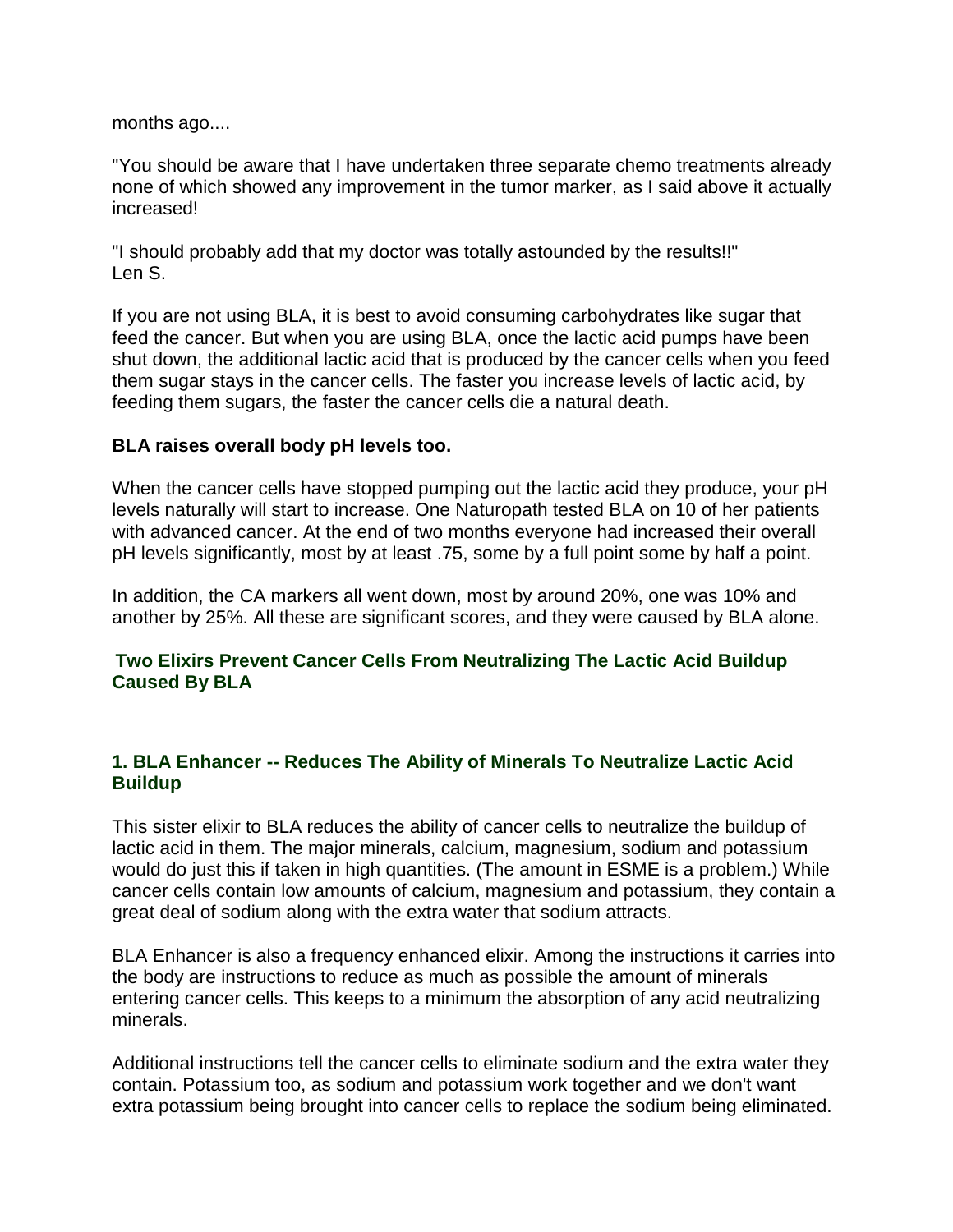The decrease in sodium and water means that less lactic acid will be neutralized -- and that it will be more concentrated as there will be less water to neutralize it. So they will die faster. Significantly faster.

The energetic testing on BLA's ability to fight cancer is **11,600**. Using both **BLA and BLA Enhancer** increases the energetic testing to **23,700.**

### **2. Glutam -- Prevents Glutamine From Neutralizing Lactic Acid Buildup In Cancer Cells**

L-Glutamine is the most abundant amino acid in the body. Your body needs it for ensuring nitrogen balance, maintaining gut integrity, and keeping your immune system strong.

Unfortunately glutamine also is avidly used by cancer cells in many ways. It is metabolized for fuel. In fact, one reason cancer can grow when you are on a no sugar, low carb diet is because it will burn glutamine in place of glucose sugar to make the energy it needs.

Glutamine also supplies nitrogen to cancer cells so that they can function correctly, and in general, promotes the growth of cancer cells. Even more importantly, it unfortunately helps cancer cells thwart efforts to destroy them.

There are three primary actions using glutamine that protect cancer cells and enable them to grow and thrive.

**First, glutamine stimulates production of glutathione in cancer cells.** Glutathione is a major antioxidant enzyme. You want to have glutathione, lots of it, in healthy cells. However glutathione protects cancer cells from free radical damage. Many types of chemotherapy and the elixir PrugX, kill cancer cells by causing free radical damage the DNA in cancer cells.

When cells have plentiful glutamine, they can make enough glutathione to prevent destruction.

**Secondly, when cancer cells have excess glutamine, they are able to exchange it for essential amino acids needed to prevent cell death when cells are badly damaged and poorly functioning.** This process of destroying damaged cells is called autophagy, and is an important component of natural cancer cell death. Glutamine, excess glutamine at any rate, prevent this.

**Third and most important, researchers have discovered that glutamine buffers or neutralizes lactic acid buildup in cancer cells.** As we have talked about in this article, cancer cells produce most of their energy through the metabolism of glucose sugars (and glutamine too). This produces excess lactic acid that would lower pH in cancer cells to such a low level that they would die.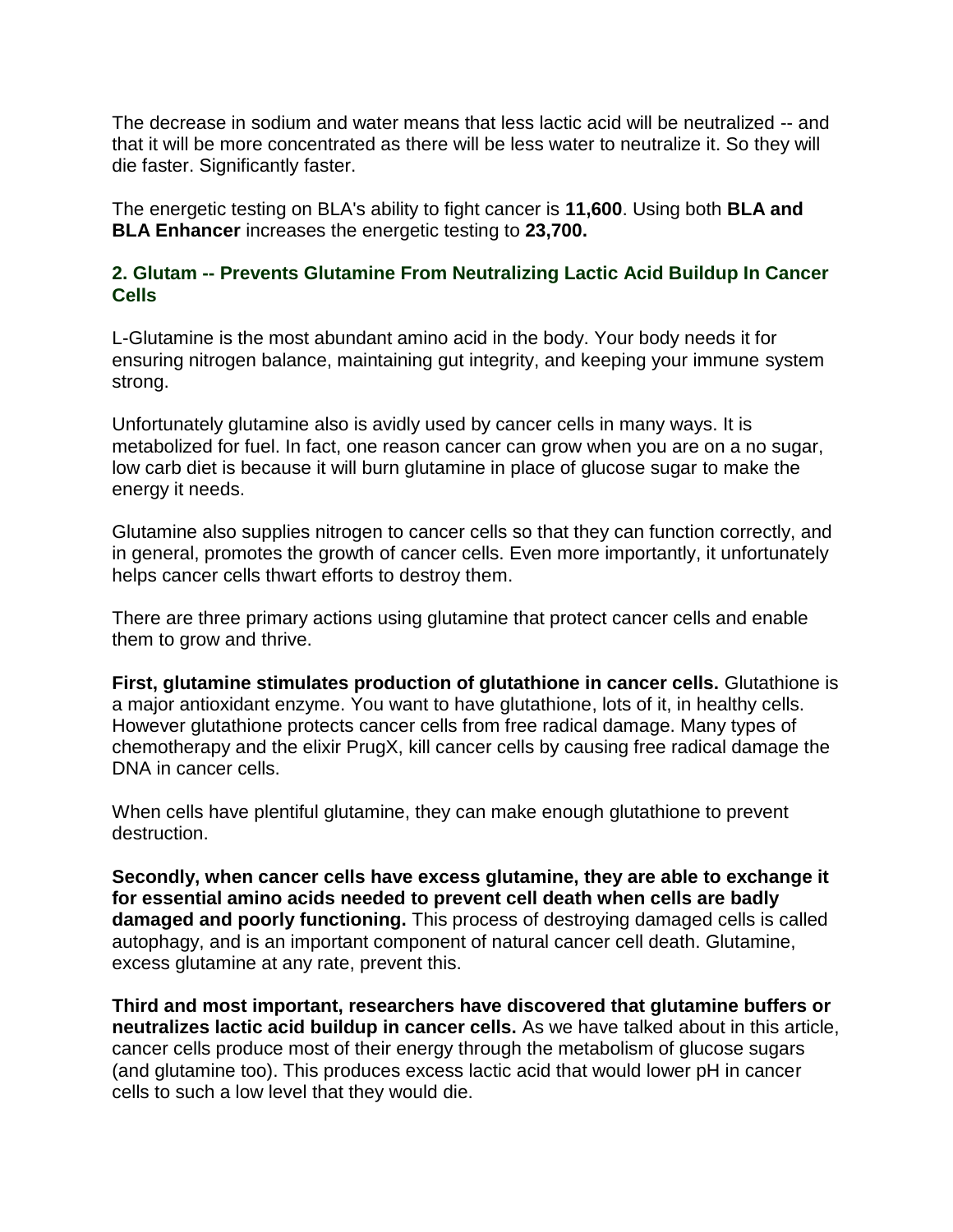Cancer cells deal with this in two primary ways. They pump out of the cell as much lactic acid as they can. And they metabolize glutamine. When glutamine is metabolized, ammonia is produced. Researchers have discovered that ammonia will neutralize acid buildup.

Cancer cells grown in a dish that had no glutamine as a food source could not survive low pH levels but would grow rapidly in high pH environments.

Cancer cells that had glutamine as a food source were found to consume more glutamine as pH was lowered -- and not die at the low pH levels.

When the glutaminase enzyme used to metabolize glutamine was inhibited, cancer cell survival dropped when pH was lowered -- causing the cancer cells to become more acidic.

What this means is that the cancer cells in your body depend on glutamine to survive -especially when BLA is used.

They can pump out lactic acid to remove some of it, (until BLA stops that process). Cancer cells metabolize glutamine to make some of their energy, and the byproduct of this energy production is ammonia which will neutralize the lactic acid.

This mechanism explains why BLA hasn't caused all cancer cells to die quickly. They die, but not as quickly as they would because it takes a longer period of time to build up the lactic acid levels when glutamine is available to metabolize.

The cancer cells metabolize more glutamine to make energy which produces more ammonia which neutralizes the lactic acid buildup caused by BLA. Or at least some of the build-up -- slowing down the process of cancer cell death by acidosis.

It doesn't do any good to stop consumption of foods that supply glutamine. Researchers note that cancer cells will always get enough from the glutamine that is made by the body. So stopping the consumption of glutamine will only harm our healthy cells. For example, your body will not be able to make as many immune cells to fight cancer.

Stopping glutamine consumption would also create a serious negative nitrogen balance in the body. Nitrogen depletion is tied to Cachexia or muscle wasting that is the principle cause in about a third of all deaths from cancer.

So what can be done to deal with this issue?

**Glutam** is the solution as it targets cancer cells with instructions to stop the use of glutamine in cancer cells.

It is a frequency enhanced elixir that, like BLA, PrugX and other frequency enhanced elixirs, carries a set of instructions -- in the form of vibrational frequencies of the subtle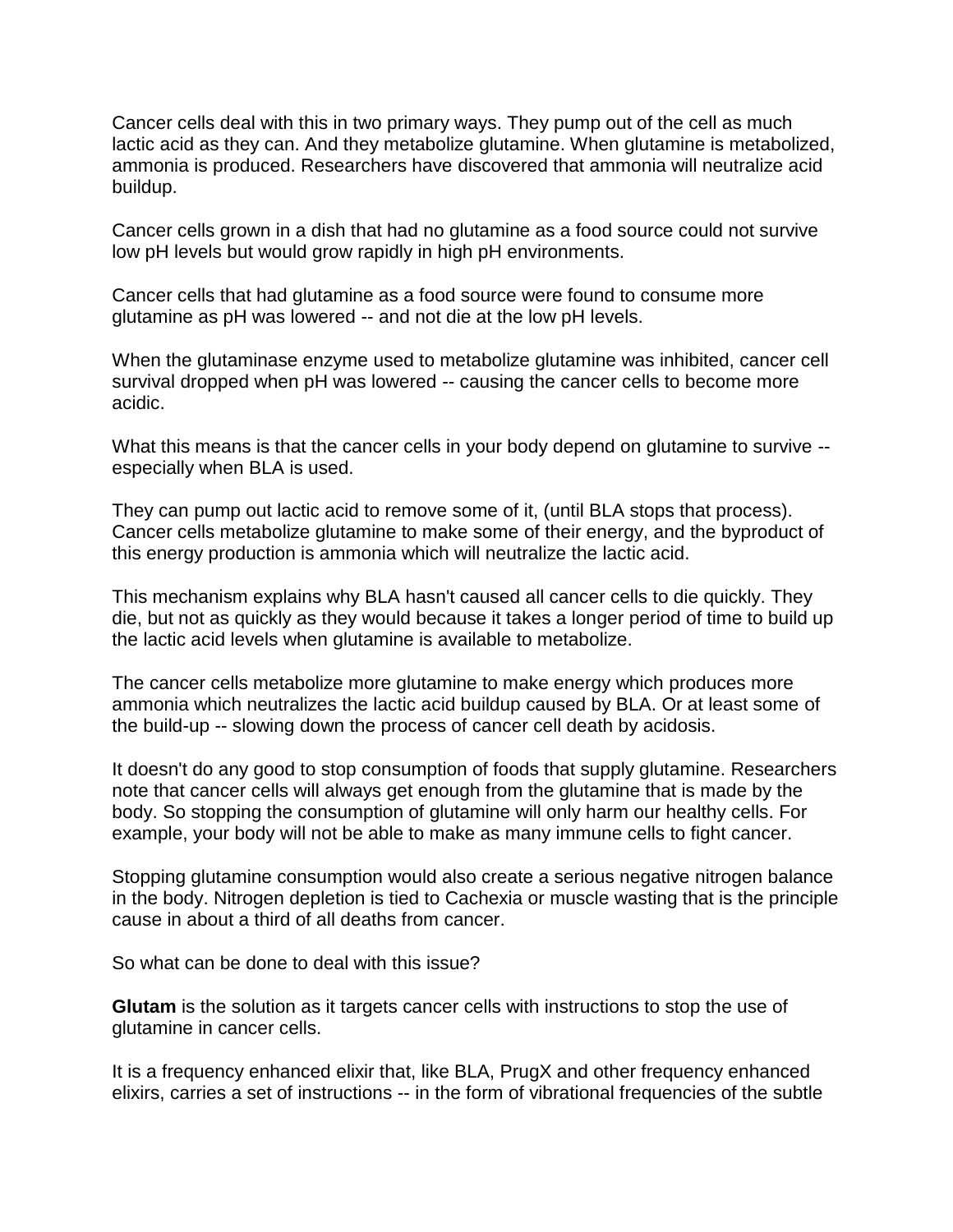energies of those instructions -- into the body. The instructions turn off the metabolism of glutamine by cancer cells only. They stop production or uptake of the glutaminase enzymes needed to metabolize glutamine.

Glutam also tells the body to reduce the amount of glutamine that is absorbed by cancer cells.

As a consequence of using Glutam, cancer cells will have less glutamine in them, and less of that glutamine will be metabolized. This results in an inability to neutralize the lactic acid buildup caused by BLA and BLA Enhancer. This increased lactic acid buildup will cause faster cancer cell death. This is a natural death that does not initiate an inflammatory response by the immune system.

Glutam will also help PrugX and PrugX Enhancer work more effectively. PrugX causes a buildup of hydrogen peroxide in cancer cells. This hydrogen peroxide causes free radical damage to cancer cells. Glutam, by reducing the amount of glutamine in cancer cells, will reduce the ability of cancer cells to produce glutathione. Glutathione would neutralize the free radicals in hydrogen peroxide.

## **Glutam Doubles the Effectiveness of BLA and BLA Enhancer**

The energetic testing of the cancer fighting power of BLA and BLA Enhancer is a very strong **23,700.** Add Glutam to the mix and the healing power, the cancer fighting power, jumps **46,300**.

Even better, when you take [PrugX and PrugX Enhancer](http://www.cancerfightingstrategies.com/antioxidants-for-cancer.html#prugx) along with BLA, BLA Enhancer and Glutam, their collective cancer fighting power shoots up to **121,400.** (These high numbers mean that it is very very good and much more effective than lower numbers.)

Add on the [Immune Boost,](http://www.cancerfightingstrategies.com/immune-system-and-cancer.html#immuneforce) our single top anti-cancer supplement, and the healing power increases to **186,600**.

Add on [PrugX Immune Boost](http://www.cancerfightingstrategies.com/immune-system-and-cancer.html#prugximmune) -- if you don't need to avoid swelling -- and the energetic testing rises to **197,700**. (Immune Force, BLA, BLA Enhancer, Glutam, PrugX and PrugX Enhancer are the top cancer fighting supplements to use whether you need to avoid any possible swelling of a tumor or not.)

OCMP, Baking Soda, alkaline water, MSM, and other mineral alkalizing supplements like coral calcium or cesium, interfere with the action of BLA. These work to alkalize cancer cells. This would, to some extent, neutralize the acid buildup in the cancer cells that BLA causes, and thus would protect the cancer cells from some of the acidosis BLA causes.

### **CSE - Cell Support Elixir**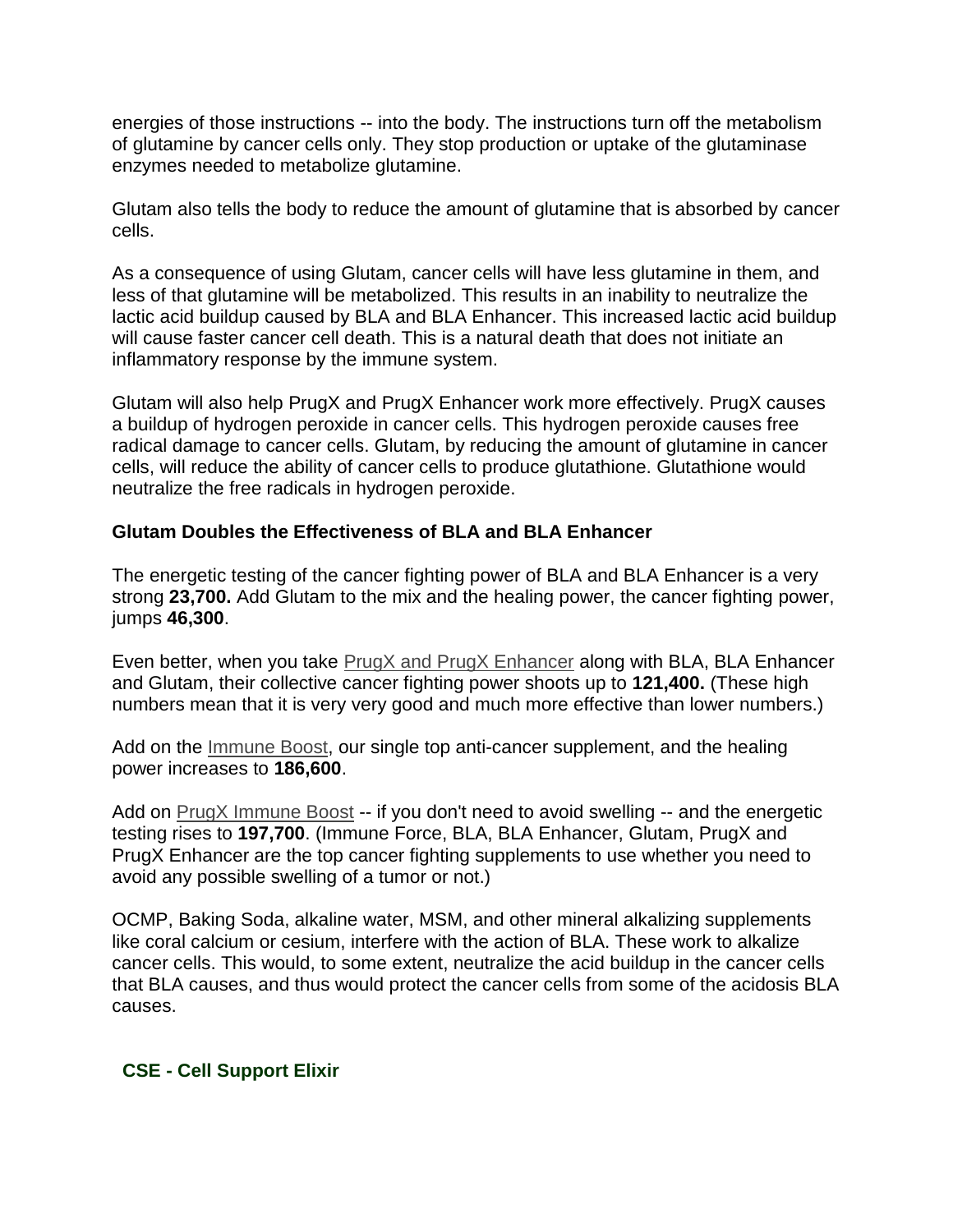CSE is a frequency enhanced water elixir that uses the same technology that BLA and PrugX use. It delivers a different set of instructions to your body, working in an entirely different way to fight cancer. CSE significantly enhances the ability of a couple of the top cancer fighters covered on this site, ESME which is written up on the Immune System section, and BLA. As such, it is one of the more important cancer fighters to use.

The fundamental set of instructions CSE has interacts with the water in the body, causing a reduction in the size of the clusters of the water. This reduction in size has several benefits for overall health and for fighting cancer. Circulation would improve slightly and fluids can travel further along tiny capillaries. Even the lymph system should flow a little better. This is all good, however it is at the cellular level that CSE shines.

CSE improves the ability of toxins to be removed from cells, as those toxins would be carried out in the smaller sized clusters of water that CSE creates. This will enable more toxins to be carried through the cell wall. As the underlying cause of most cancers is excess toxicity in cells, this action of CSE is significant for its ability to prevent the development of cancer and to fight cancer also.

Because toxins are acidic, the improved cellular detoxification action of CSE also improves cellular pH levels. This improved pH also translates into better oxygenation of cells. Both are actions that make it harder for cells to turn cancerous.

Along with improving transport of oxygen into cancer cells, the reduced size of water clusters caused by CSE increases absorption of nutrients into cells. This actions plays a small by significant part in preventing and fighting cancer.

Your cells are more than just a nucleus, mitochondria, enzymes, intercellular fluid and a cellular membrane. They are also electric. They are energetic in nature. Both in how the communicate with other cells in your body, and in how well they may function based on their energy. The energies in CSE optimize the energetic functioning of your normal cells. And more importantly when you have cancer, they disrupt the functioning of cancerous cells to such an extent that they can cause cancer cells to die. It is this action that is most valuable for improving the ability of ESME and BLA to fight cancer.

On its own, CSE tests at **8600** for fighting cancer. Use 3 bottles a month for early stage cancers and 4 bottles a month for advanced cancers. Use 5 bottles a month for very advanced cancers when you need to be more vigorous.

Like OCMP below, CSE is one of the most important supplements to use or to continue using once your cancer is gone. By adjusting the cellular environment to one that does not lead to the creation of cancer, it is a powerful cancer prevention agent.

### **OCMP - Optimize Cell Membrane Potential To Prevent Cancer**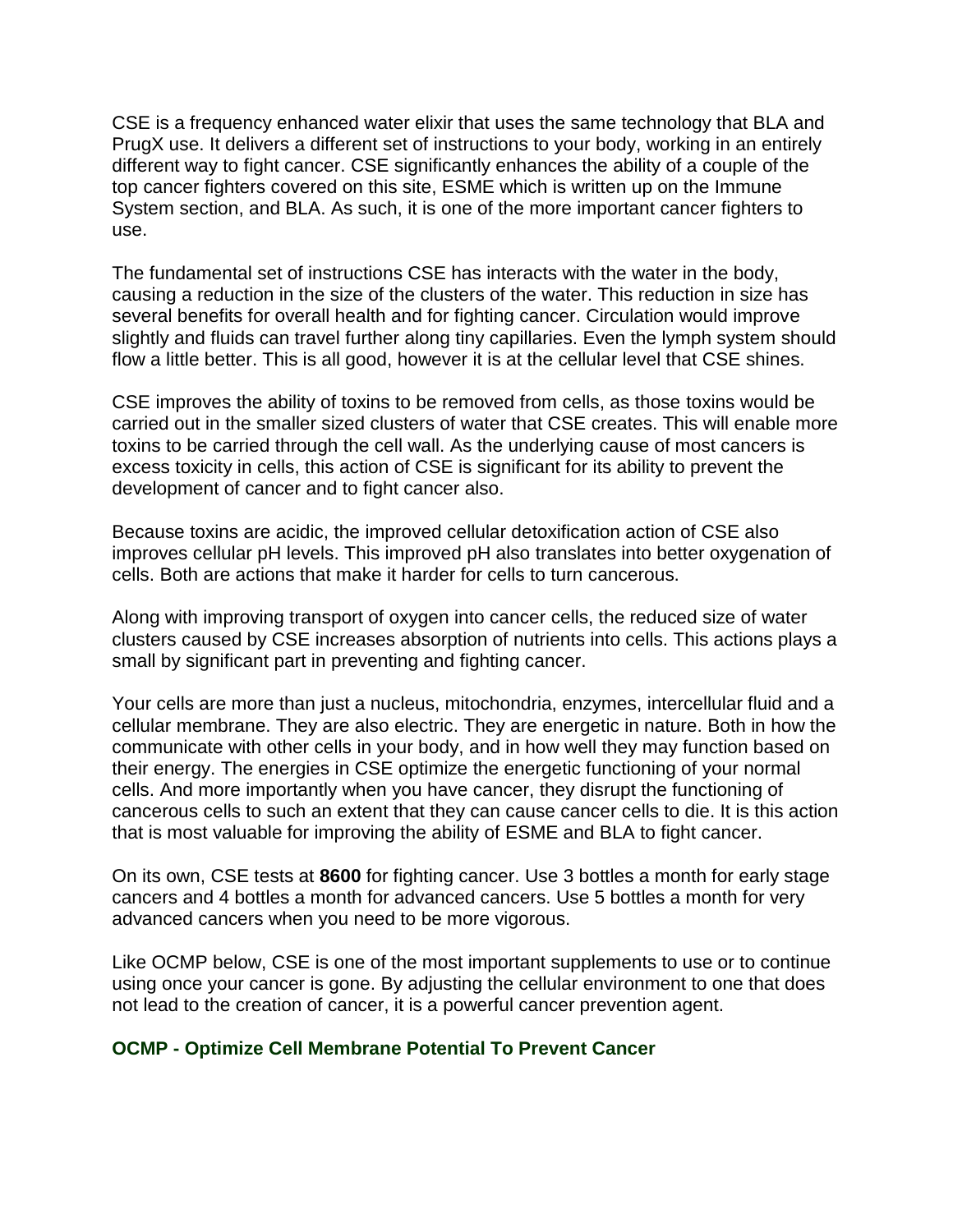Boosting the Cell Membrane Potential (helping the walls of the cells work better) optimizes cellular chemistry and increases cell efficiency. This improves:

Cellular protection and fortification by preventing toxins and pathogens from entering cells.

Cell repair and recovery by increasing nutrient flow and access into cells. Cell hygiene and detoxification by speeding waste transfer and elimination of toxins from cells.

The key factors influencing the ability of cell walls to uptake oxygen and other nutrients, and to eliminate toxins, are positive and negative ion concentrations inside and outside the cell walls. These ions work together creating "electrical gradients" within our tissues. These gradients are what keep cell membranes strong and determine how well our cells and nerves function.

The key elements or ions involved are sodium  $(Na+)$ , potassium  $(K+)$ , chloride  $(C|-)$ , and calcium (Ca2+). These four elements are found in abundance in almost every diet but are often severely imbalanced at a cellular level. Increasing their intake does not automatically improve Cell Membrane Potential. Indeed in many cases, CMP may actually decrease with mineral supplementation.

The proprietary OCMP formulation is doctor designed to provide therapeutic levels of what we call the ionic gatekeeper nutrients. Among these; high levels of bio-available magnesium is key. Zinc, chromium, manganese, lithium and germanium also contribute. These elements help spark the production and release of calcium and chloride ions, processes essential to continued robust health because they insure that toxins will be better eliminated from your cells, and that nutrients including oxygen will be better absorbed.

This process is fundamental to the prevention of cancer, in addition to being vital for overall health. As far as pH and cancer go, what makes OCMP such a powerful cancer fighter is that it is able to literally alkalize cancer cells, killing them much more effectively than even alkalizers like Cesium Chloride can do because it is able to drive more minerals into the cancer cells. Thus its healing power of **1300** in our energetic testing. Better still, when compared to Cesium, it contributes to the health and well being of every cell in your body.

However, like Cesium and other alkalizers, it would interfere with the action of BLA. And as BLA has a much stronger action against cancer, use BLA rather than OCMP. OCMP can be used to adjust the cellular environment once your cancer is gone -- along with CSE. To keep it from coming back.

Further, OCMP enhances the cells methylation capacity and nutritionally supports mood elevation. Daily use will positively contribute to the detoxification process and help protect the cells and brain from mercury and other neuro toxins. It augments the body's natural pain-relief and stress recovery processes. OCMP is also a premium anti-aging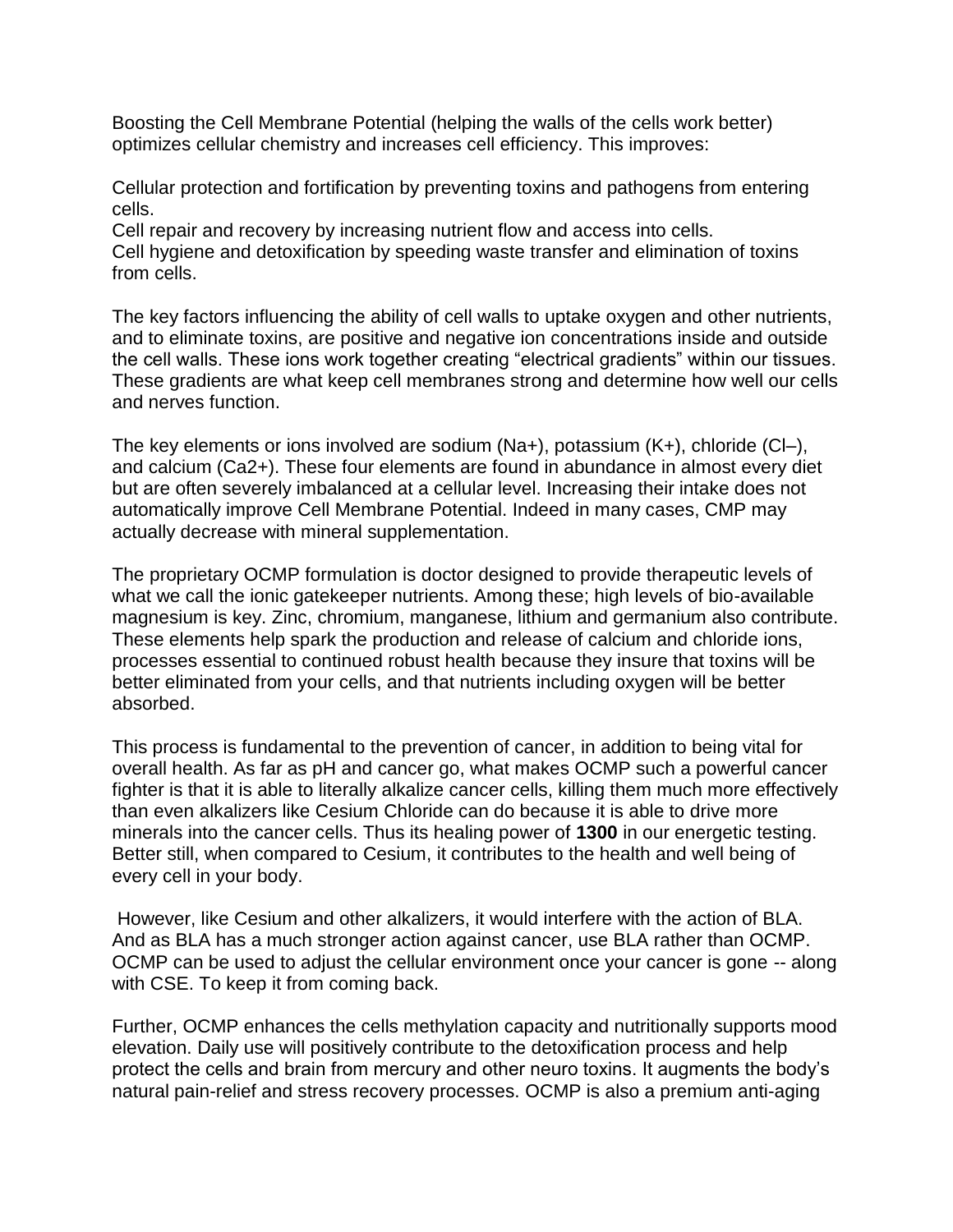nutraceutical which, through the individual and synergistic action of its ingredients, may strongly assist in the recovery of youthful function in organs, joints and skin.

Do not take is using BLA as it will interfere with the action of BLA.

Includes therapeutic levels of: Magnesium (chelated, ionic and soluble), TriMethylGlycine (cellular repair and protection), N-Acetyl Glucosamine (intestinal, joint and skin repair and protection), Germanium 132 (cellular oxygen utilization), with supporting levels of organic lithium, selenium, zinc, iodide, vitamins and a full range of trace minerals and absorption assisting cofactors.

# **Custom Elixir pH -- Vibrational Frequencies That Improve pH Levels**

This powerful but unique pH and cancer energetic elixir uses a different approach to helping the body adjust pH levels. It contains vibrational frequencies that have been captured by the water in it, and stabilized to remain in the water. These energetic frequencies fundamentally communicate instructions to the cells in your body when you take it. In the case of Custom Elixir pH, the message communicated gives instructions that optimize the kidneys' ability to eliminate acidic waste. Even more significant in helping to adjust the pH levels in the body, the kidneys are also instructed to neutralize excess acidity by adjusting the balance of salts inside and outside cells. Salts neutralize acids, and by adjusting these salts, more acids can be neutralized, and pH increased. **820.** 

### **pH Balancer 8.0 - A Blend Of Herbs, Minerals And Amino Acids To Alkalize pH In Cancer Cells**

As mentioned above for pH and cancer, this is the next best body alkalizer we have found coming in at **499** in the energetic testing. The proprietary formulation of herbs, minerals and amino acids in pH Balancer 8.0 include: L-Taurine, Hawthorne Berry, Safflower, Wasabi Japonica, Wild Cherry, Allium Cepa, Barberry, Bilberry, Cinnamon, L-Carnitine, L-Arginine, Turmeric, Cayenne, Wood Betony, Dioscorea, Pleurisy, Potassium, Fritillaria, and Magnesium. There is no one particular ingredient that is the key to its effectiveness. It is the particular combination in the right quantities that makes it work so well. In addition, as it is often important to reduce inflammation when fighting cancer, you get its ability to do so as an additional benefit.

There are 90 tablets per bottle. As with most supplements you take more for an advanced cancer than for an early stage cancer because you have more cancer to deal with so you need to be more vigorous in your approach to dealing with it.

For an early stage cancer, consider using 3 bottles a month, for advanced cancer get 4 bottles for a month's supply, and if trying to reverse an end stage cancer, go up to 5 bottles for a month's supply. They can be taken with meals or on an empty stomach.